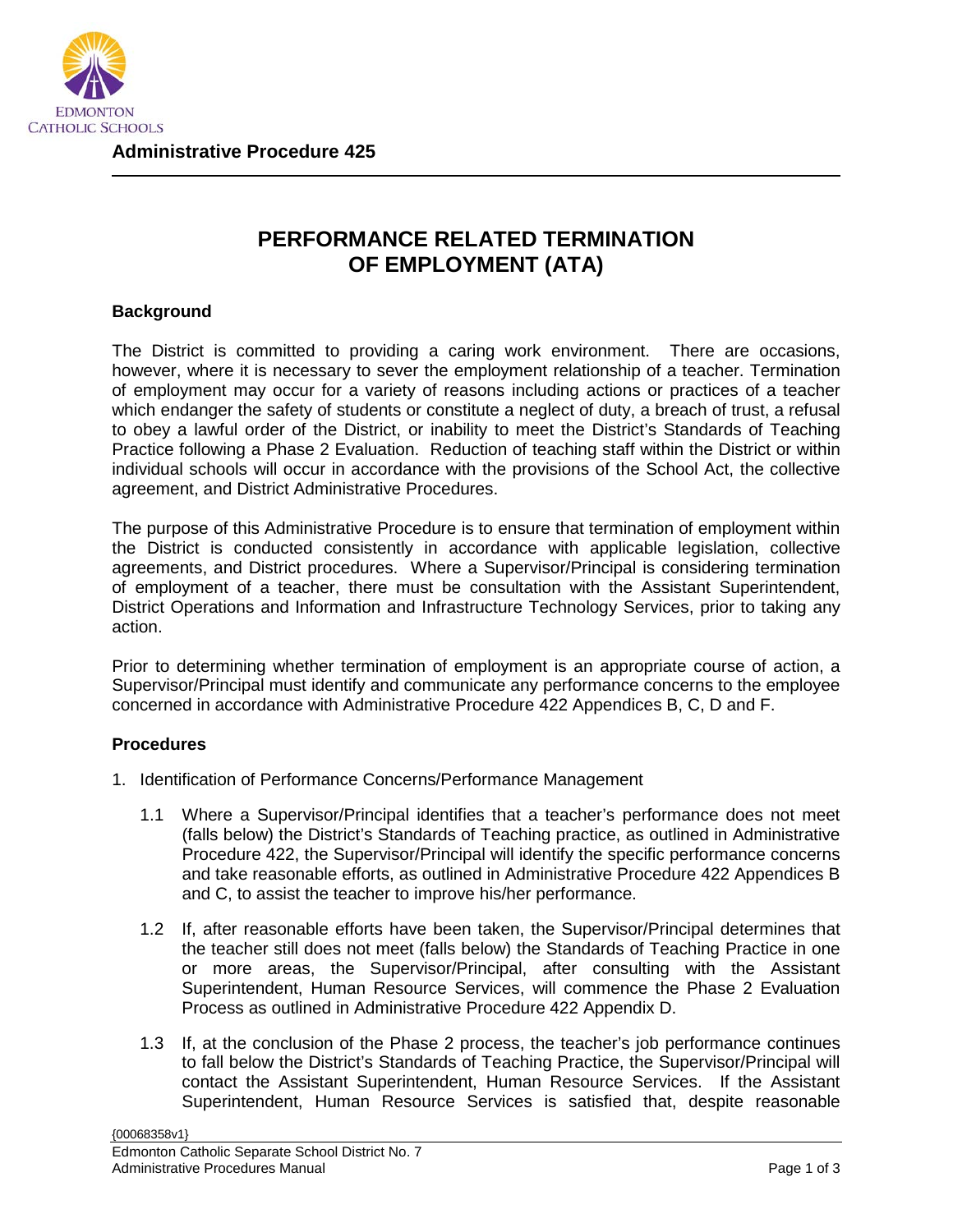

efforts, the teacher's job performance continues to fall below the District's Standards of Teaching Practice, the Assistant Superintendent and Supervisor/Principal will recommend termination of the teacher's employment contract to the Superintendent who will make the final decision.

2. Termination of Employment Guidelines

With approval of the Superintendent, the termination of employment contract process will occur as follows:

- 2.1 The Supervisor/Principal will complete the "Supervisor/Principal's Termination of Employment Checklist" to ensure that all steps in the process have been completed.
- 2.2 The Supervisor/Principal will provide the Assistant Superintendent, Human Resource Services, with a list of District equipment and property that has been provided to the teacher (e.g. cell phone, key to District property, laptop, etc.).
- 2.3 The Supervisor/Principal will provide the Assistant Superintendent, District Operations and Information and Infrastructure Technology Services, with a list of absences (e.g. sick days, vacation days, unpaid leave days, etc.) in the past 3 weeks.
- 2.4 All written communication to the teacher regarding the actual termination of employment will be produced by the Assistant Superintendent, District Operations and Information and Infrastructure Technology Services.
- 2.5 The teacher will be notified of the time and place of a meeting and the right to have representation from the Alberta Teachers' Association.
- 2.6 The Assistant Superintendent, District Operations and Information and Infrastructure Technology Services, will ensure that the necessary District personnel are notified of the teacher's termination of employment (e.g. Technology Services and Payroll).
- 2.7 The termination of employment of a teacher will occur in the presence of the Assistant Superintendent, Human Resource Services, and the teacher's Supervisor/Principal. At the meeting, the Assistant Superintendent, Human Resource Services, will provide the teacher and the Association representative with the notice of termination of employment. This notice will include a summary of the initiatives taken to improve the performance, the results of that effort (as identified above), and the consequence (e.g. termination of employment contract). Should it be impossible to hold a meeting, the teacher will be notified of the termination of employment by courier, with a copy to the Alberta Teachers' Association. Copies of the letter will also be provided to the immediate Supervisor/Principal and the Superintendent.
- 2.8 The Assistant Superintendent, Human Resource Services, in cooperation with the immediate Supervisor/Principal, will collect all District equipment and property provided to the teacher (see clause 2.2 above). The Assistant Superintendent, Human Resource Services, will ensure that the teacher is able to proceed safely from the premises. Where this is not the case, arrangements for transportation to the teacher's home will be made (e.g. provide for taxi or alternate transportation). Prior to the teacher's departure, the Assistant Superintendent, Human Resource Services, will

{00068358v1}